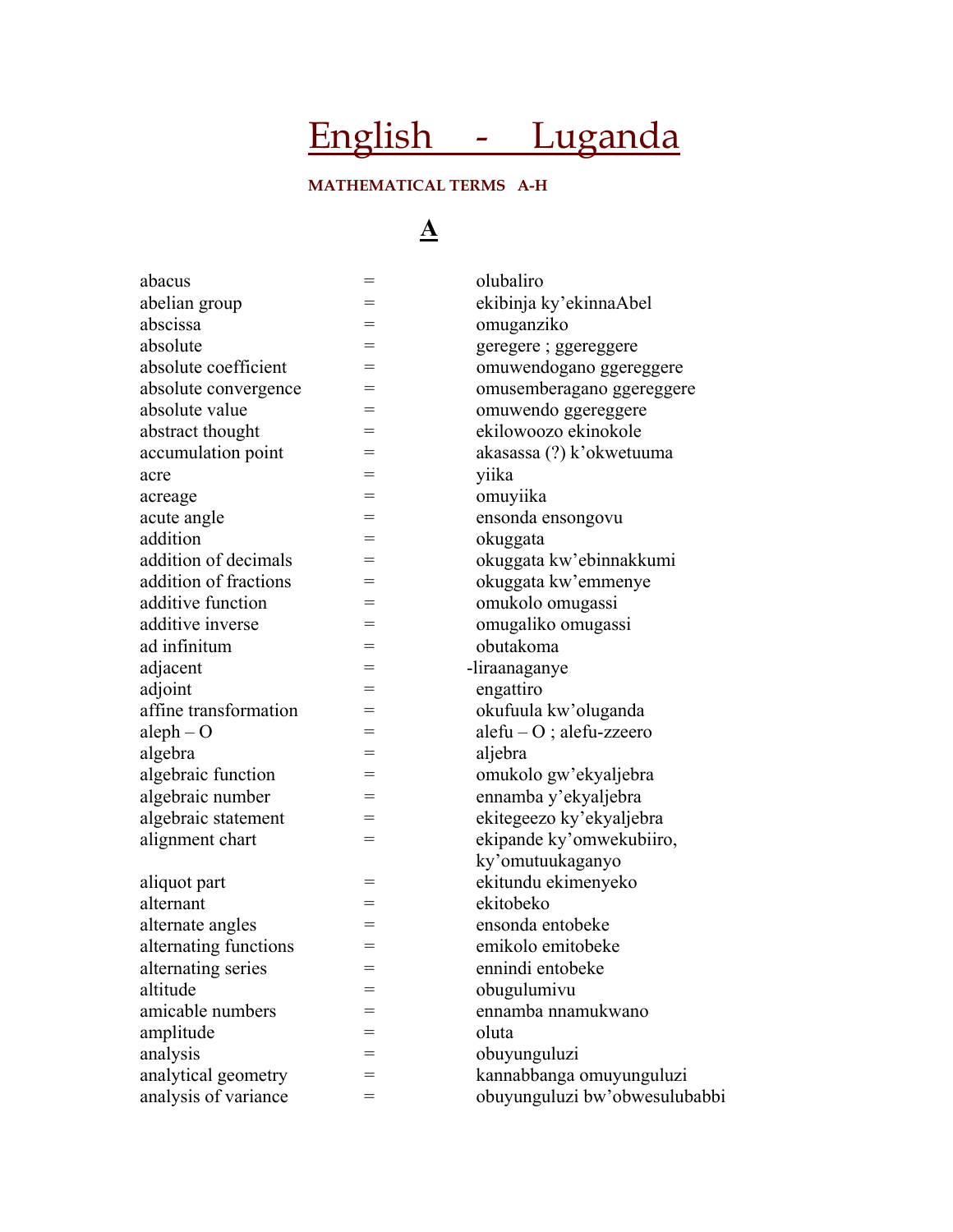| analogue computer          | =   | kompyuta y   |
|----------------------------|-----|--------------|
| analogy                    |     | omwefaana    |
| digital computer           | $=$ | kompyuta i   |
| analytic intimation        |     | obusensere   |
| analytic function          | $=$ | omukolo or   |
| angle                      | $=$ | ensonda      |
| angle at a point           | $=$ | ensonda ku   |
| angle bisector             |     | olusalawab   |
| angle of contact           | $=$ | ensonda y    |
| angle of deflection        | $=$ | ensonda y'   |
| angle of departure         | $=$ | ensonda y'   |
| angle of deviation         | $=$ | ensonda y'   |
| angle of friction          | $=$ | ensonda y'   |
| angle of incidence         | $=$ | ensonda y'   |
| angle of minimum deviation | $=$ | ensonda y'   |
| angle of reflection        | $=$ | ensonda y'   |
| angle of refraction        | $=$ | ensonda y'   |
| angle of view              | =   | ensonda y'   |
| angles on a line           | $=$ | ensonda ku   |
| angular displacement       | $=$ | okwejjulula  |
| angular momentum           | =   | envuumulo    |
| annihilator                | $=$ | ekizikiriza  |
| antecedent                 | $=$ | ekisaazi     |
| anti-clockwise             | $=$ | ssaawakko    |
| antilogarithm              | $=$ | olugabirokl  |
| anti-parallel              | $=$ | luleegakko   |
| answer                     | $=$ | okuddamu     |
| antipodal points           |     | obusassa ni  |
| antisymmetric dyadic       | $=$ | -pimaganyik  |
| antisymmetric function     |     | omukolo o    |
| Apollonius circle          | $=$ | enkulungo    |
| Apollonius theorem         | $=$ | ekikakase k  |
| applied mathematics        | $=$ | kannakubal   |
| approximate integration    |     | okugattirira |
| approximation              |     | okusember    |
| Arabic number              | Ξ   | ennamba y    |
| arc                        |     | olutego      |
| arc cosh x                 |     | arc cosh x   |
| arc cos x                  |     | arc cos x    |
| arc sinh x                 |     | arc sinh x   |
| arc sin x                  | =   | arc sin x    |
| arc tanh x                 | $=$ | arc tanh x   |
| arc tan x                  |     | arc tan x    |
| arch                       |     | arch         |
| Archimedes spiral          |     | olukata lw'  |
| area                       | $=$ | olubangiriz  |
|                            |     |              |

pyuta y'obwefaanaanyirizi . .<br>/efaanaanyirizo pyuta nnaminwe senserezi obuyunguluzi kolo omuyunguluzi nda ku kasassa alawabirye olw'ensonda nda y'okukwatana nda y'okuwunjuka nda y'obuyimufu nda y'okuwaba nda y'obukuubi nda y'okutomera nda y'okuwaba ssebutono nda y'okuwunjukata nda y'okumenyekata anda y'okulaba nda ku layini ejjulula nnansonda umulo nnansonda ikiriza , nnamuzisa wakkonta abirokkonta egakkonta assa nnabigerekkonta ganyikkonta nnawabirye kolo omupimaganyikkonta Ilungo ya Apollonius akase kya Apollonius akubala kkozesa attirira okusemberezi sembereza mba y'Ekiwalabu ata lw'Archimedes angirizi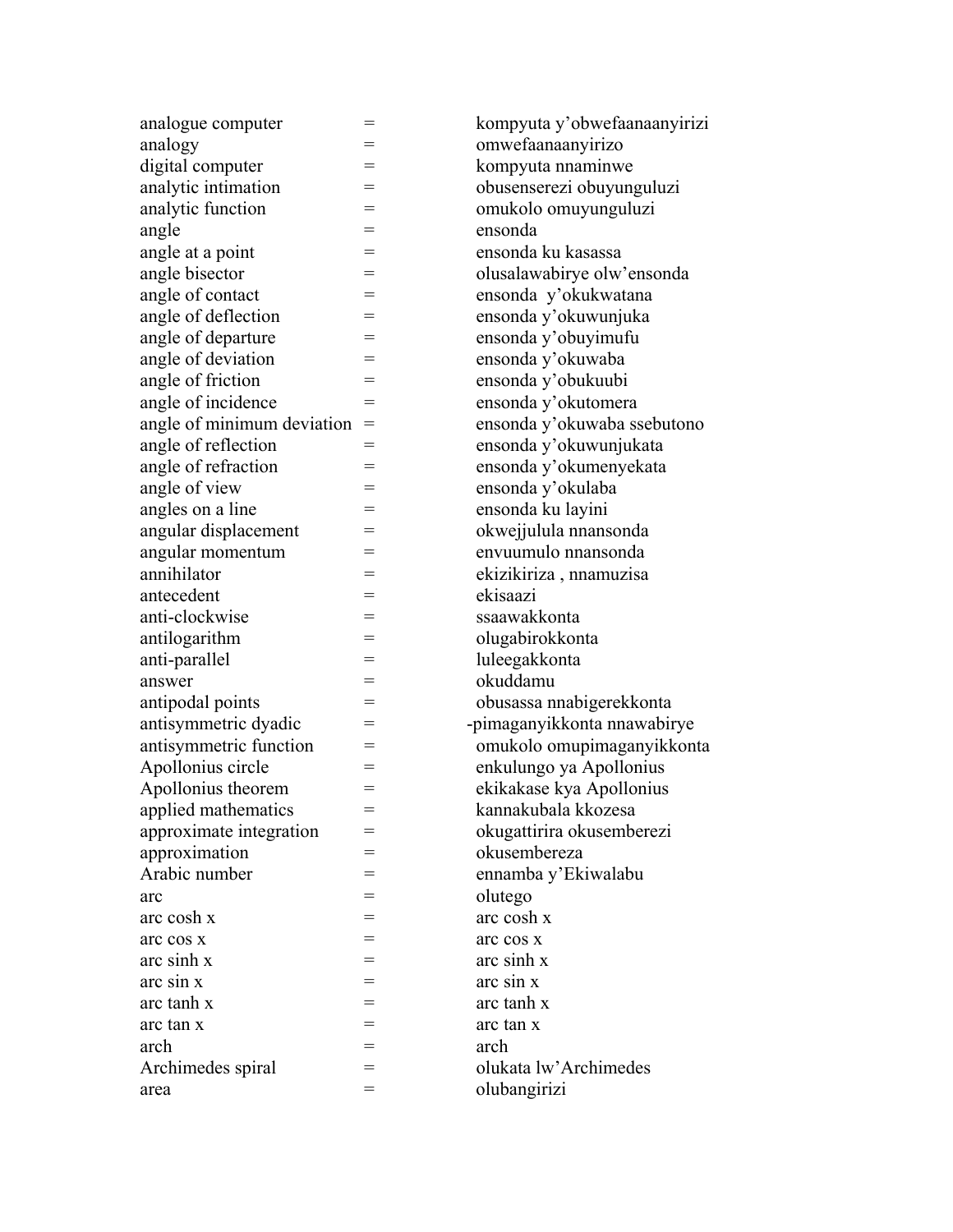| area measurement      | $=$ | empima y'olubangirizi           |
|-----------------------|-----|---------------------------------|
| area of a rectangle   | =   | olubangirizi lwa nsondantuufu   |
| area of a triangle    | $=$ | olubangirizi lwa nsondassatu    |
| area units            | $=$ | eminwe gy'olubangirizi          |
| Argand diagram        | $=$ | olulyebulo lwa Argand           |
| argument              | $=$ | empakano                        |
| arithmetic            | $=$ | kannambala                      |
| arithmetical progress | $=$ | olulindi lw'ekinnambala         |
| arithmetic continuum  | $=$ | olweyongerero lw'ekinnambala    |
| arithmetic mean       | $=$ | nnakati w'ekinnambala           |
| arithmetic operator   | $=$ | ekikozi ekinnambala             |
| arithmetic shift      | $=$ | ekyejjululo ekinnambala         |
| arrangement           | $=$ | entegeko, entegeka              |
| array                 | $=$ | olusengeko                      |
| assign                | $=$ | okukwasa                        |
| associate             | $=$ | okunywanyiwaza                  |
| associative           | $=$ | - nywanyiwazi                   |
| astroid               | $=$ | emmunyeenyewevu                 |
| astrometry            | $=$ | kapimammunyeenye                |
| astronomical triangle | $=$ | nsondassatu ey'ekinnammunyeenye |
| attenuation           | $=$ | okuvubiikiriza                  |
| attributes            | $=$ | emize                           |
| automorphism          | $=$ | olunneekuza                     |
| auxiliary circle      | $=$ | enkulungo ennyambi              |
| average               | =   | nnakkati                        |
| average curvature     | $=$ | omweweto nnakkati               |
| average speed         | $=$ | embiro nnakkati                 |
| axes                  | $=$ | enebongero                      |
| axial                 | $=$ | nnalwetooloolero                |
| axiom                 | $=$ | ekisabo                         |
| axis                  | $=$ | olwebongero                     |
| axis, horizontal      | $=$ | olwebongero oluganzike          |
| axis of symmetry      | $=$ | olwebongero lw'obupimaganyi     |
| axis, vertical        | $=$ | olwebongero olusimbe            |
| azimuth               | $=$ | azimuthi                        |
| azimuth angle         | $=$ | ensonda ya azimuthi             |

# <u>B</u>

| balance         | eminzaani            |
|-----------------|----------------------|
| balance weights | amayinja ga minzaani |
| bar             | olugooti             |
| bar chart       | lugooti ekipande     |
| bar code        | lugooti olukusiko    |
| bar graph       | lugooti olulojjo     |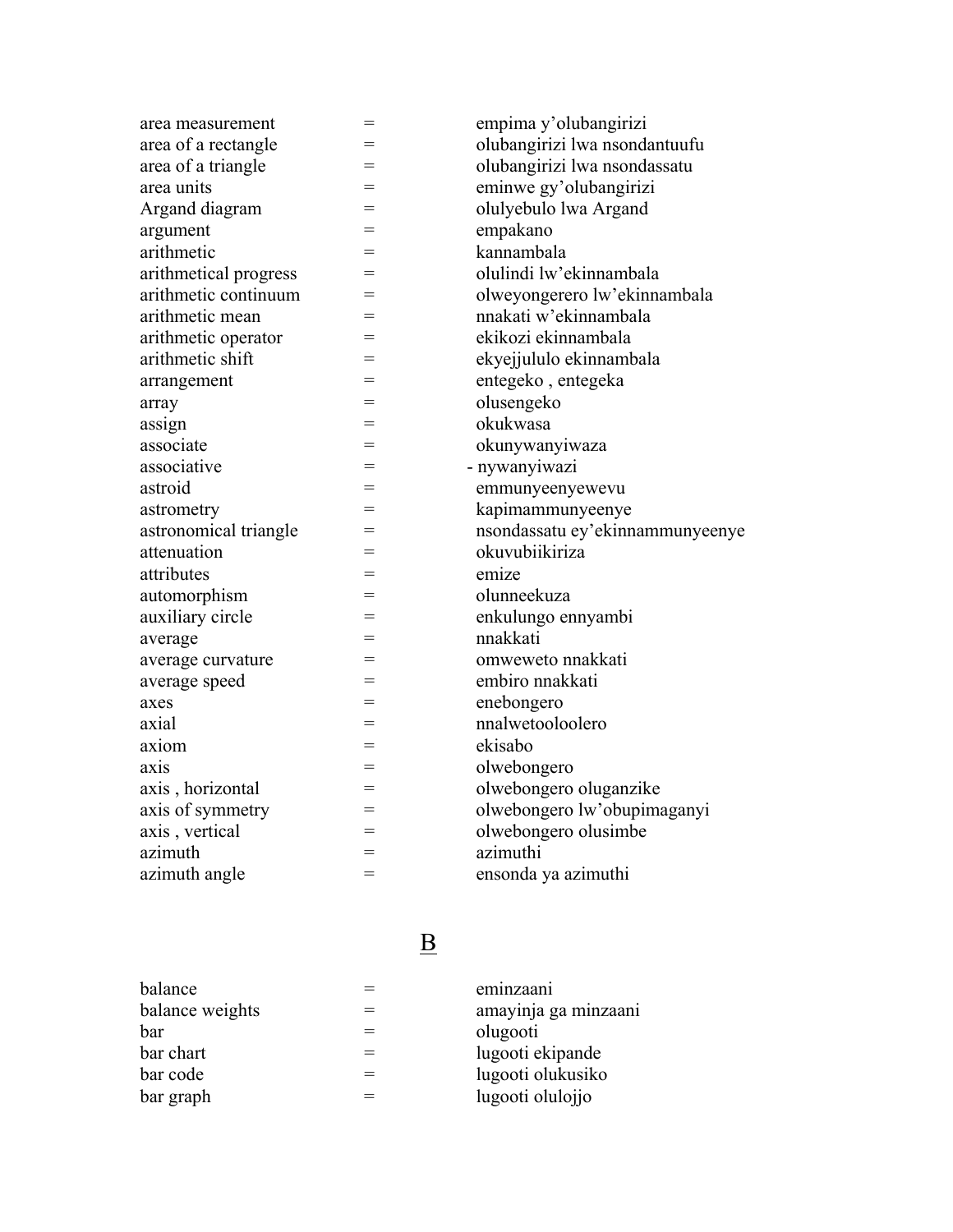| base                              | =   | omusingi                        |
|-----------------------------------|-----|---------------------------------|
| base angle                        | =   | ensonda y'omusingi              |
| base area                         | =   | olubangirizi lw'omusingi        |
| baseline                          | =   | layini y'omusingi               |
| base unit                         | =   | omunwe gw'okumusingi            |
| base vector                       | $=$ | ekikongozzi ky'okumusingi       |
| basis                             | =   | omusingi                        |
| batch processing                  |     | okwekebejja ekikuulo            |
| Bayesian                          | =   | - a kinnaBayes                  |
| bel                               | $=$ | bel                             |
| benchmark                         |     | akasassa k'ekipimansonda        |
| Bernoulli's equation              | =   | enkyenkano kya Bernoulli        |
| Bernoulli's numbers               | =   | ennamba za Bernoulli            |
| Bernoulli's polynomials           | =   | wabimiimobingi wa Bernoulli     |
| Bernoulli's theorems              |     | ebikakase bya Bernoulli         |
| <b>Bessel functions</b>           | $=$ | emikolo gya Bessel              |
| Bessel's differential equation =  |     | ekyenkano nnamwawulo kya Bessel |
| Beta function                     |     | omukolo - beta                  |
| <b>Bialternant</b>                | =   | tobekabbirye                    |
| Bilinear transformation           | =   | ekifuuko nnalayinibbirye        |
| 10 <sup>9</sup><br>billion<br>$=$ | =   | wakkadde                        |
| binary                            |     | wabbirye                        |
| binary arithmetic                 | =   | kannambala wabbirye             |
| binary code                       | $=$ | olukusiko wabbirye              |
| binary coded decimal (BCD)        | $=$ | ekinnakkumi ekikusike wabbirye  |
| binary digit                      | $=$ | omunwe wabbirye                 |
| binary point                      | =   | akasassa wabbirye               |
| binary scale                      | $=$ | olupimiro wabbirye              |
| Binet-Cauchy theorem              | =   | ekikakase kya Binet-Cauchy      |
| binomial                          | $=$ | nnabimiimobbirye                |
| binomial coefficient              | =   | omuwendogano nnabimiimobbirye   |
| binomial distribution             | $=$ | obutalaavu nnabimiimobbirye     |
| binomial theorem                  | $=$ | ekikakase nnabimiimobbirye      |
| binormal                          | =   | - esimbubbirye                  |
| bipolar coordinates               |     | emisassawanyo nnampagibbirye    |
| bisector                          | =   | olusalabbirye                   |
| bob-weight                        | =   | akaloddo akaminzaaniwaza        |
| <b>BODMAS</b>                     |     | $B_1AG_1B_2G_2T$                |
| boiling point                     | =   | akasassa k'okwesera             |
| Boolean                           |     | kinnaBoole<br>- a               |
| Boolean algebra                   | =   | aljebra w'ekinnaBoolean         |
| bounded function                  | =   | omukolo omukomere               |
| bounded set (of numbers)          | =   | omukunng'aanyo gw'ennamba       |
|                                   |     | omukomere                       |
| bounded set (of points)           | $=$ | omukonng'aanyo gw'obusassa      |
|                                   |     | omukomere                       |
| bounds of a function              | $=$ | ebikomero by'omukolo            |
|                                   |     |                                 |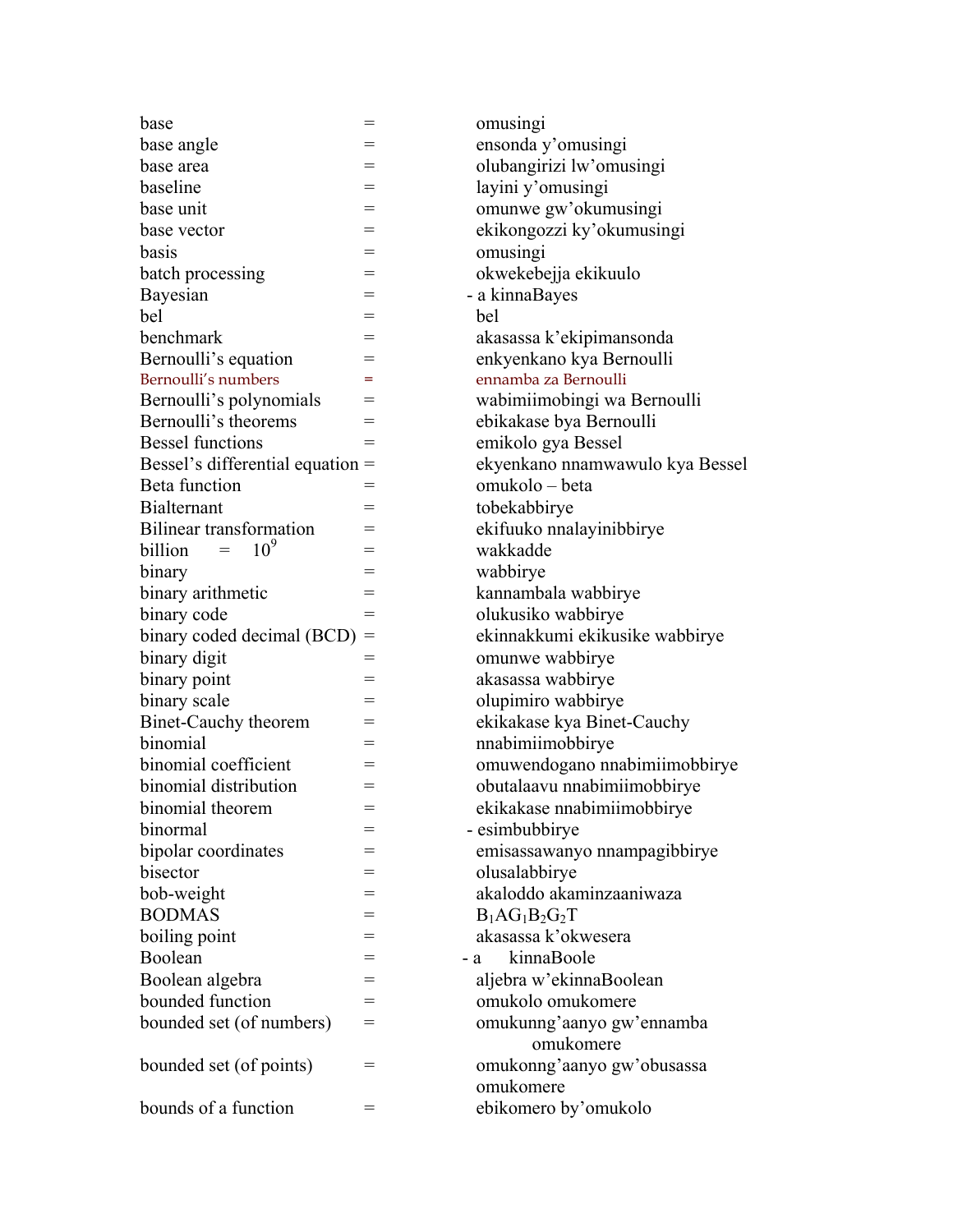| bound vector                     |     |
|----------------------------------|-----|
| bracket                          |     |
| branch point                     |     |
| branch of a function             | $=$ |
| Brigg's logarithms               | $=$ |
| branch of a curve                | ═   |
| breadth                          | =   |
| breakpoint                       |     |
| Brianchon's theorem              |     |
| British Standard Specification = |     |
| buying price                     |     |
| buying rate                      |     |

# <u>C</u>

| cable length                    | $=$ | obuwanyu bw'omuguwa      |
|---------------------------------|-----|--------------------------|
| calculate                       | $=$ | okubala                  |
| calculus, differential          | $=$ | kannampiki nnamwawulo    |
| calculus, integral              | $=$ | kannampiki nnamugattiri  |
| calendar month                  | $=$ | omwezi ku kalenda        |
| calendar year                   | $=$ | omwaka ku kalenda        |
| calipers                        | $=$ | kkalipa                  |
| calorie                         | $=$ | kalori                   |
| calorimetry                     | $=$ | kapimakalori             |
| cancellation                    | $=$ | okusazaamu               |
| capacity                        | $=$ | omuwaniriro              |
| cardinal number                 | $=$ | ennamba ssenkulu         |
| cardioid                        | $=$ | olutimawivu              |
| carry                           | $=$ | okutwala                 |
| Cartesian coordinates           | $=$ | enfowano z'ekinnaCartes  |
| Cartesian ovals                 | $=$ | ezigiwivu z'ekinnaCartes |
| Cassini's ovals                 | $=$ | ezigiwivu za Cassini     |
| catastrophe theory              | $=$ | omutetenkanyirizo gw'oł  |
| category                        | $=$ | ekiti, ettuluba          |
| catenary                        | $=$ | olunnalujegere           |
| catenoid                        | $=$ | olujegerewevu            |
| Cauchy – Riemann Equations $=$  |     | ebyenkano bya Cauchy-F   |
| Cauchy's convergence tests      |     | ebigezeso bya Cauchy     |
|                                 |     | Eby'okusangagana         |
| Cauchy's dispersion formula $=$ |     | ekisumulozo kya Cauchy   |
|                                 |     | Eky'obusaasaano          |
| Coughy's distribution           |     | obutolography Coughy     |

| $\alpha$                  |   |
|---------------------------|---|
| Cauchy's sequence         | ═ |
| Cauchy's integral formula | = |
| Cauchy's theorem          | Ξ |
| caustic curve             | = |
|                           |   |

ekikongozzi ekikomere akakomera akasassa k'ettabi ettabi ly'omukolo engabiro za Brigg ettabi ly'oluweto obugazi akasassa k'okukutuka ekikakase kya Brianchon kalonda w'Olugerero lw'Ekibuliitishi ebbeeyi egulirwako omuguliro

okubala kannampiki nnamwawulo kannampiki nnamugattiriro omwezi ku kalenda omwaka ku kalenda kkalipa kalori kapimakalori okusazaamu omuwaniriro ennamba ssenkulu olutimawivu okutwala enfowano z'ekinnaCartesius ezigiwivu z'ekinnaCartesius ezigiwivu za Cassini omutetenkanyirizo gw'obucwano ekiti, ettuluba olunnalujegere olujegerewevu ebyenkano bya Cauchy-Riemann ebigezeso bya Cauchy Eby'okusangagana ekisumulozo kya Cauchy Eky'obusaasaano Cauchy's distribution = obutalaavu bwa Cauchy omugoberero gwa Cauchy ekisumuluzo kya Cauchy ekikakase kya Cauchy oluweto olubambula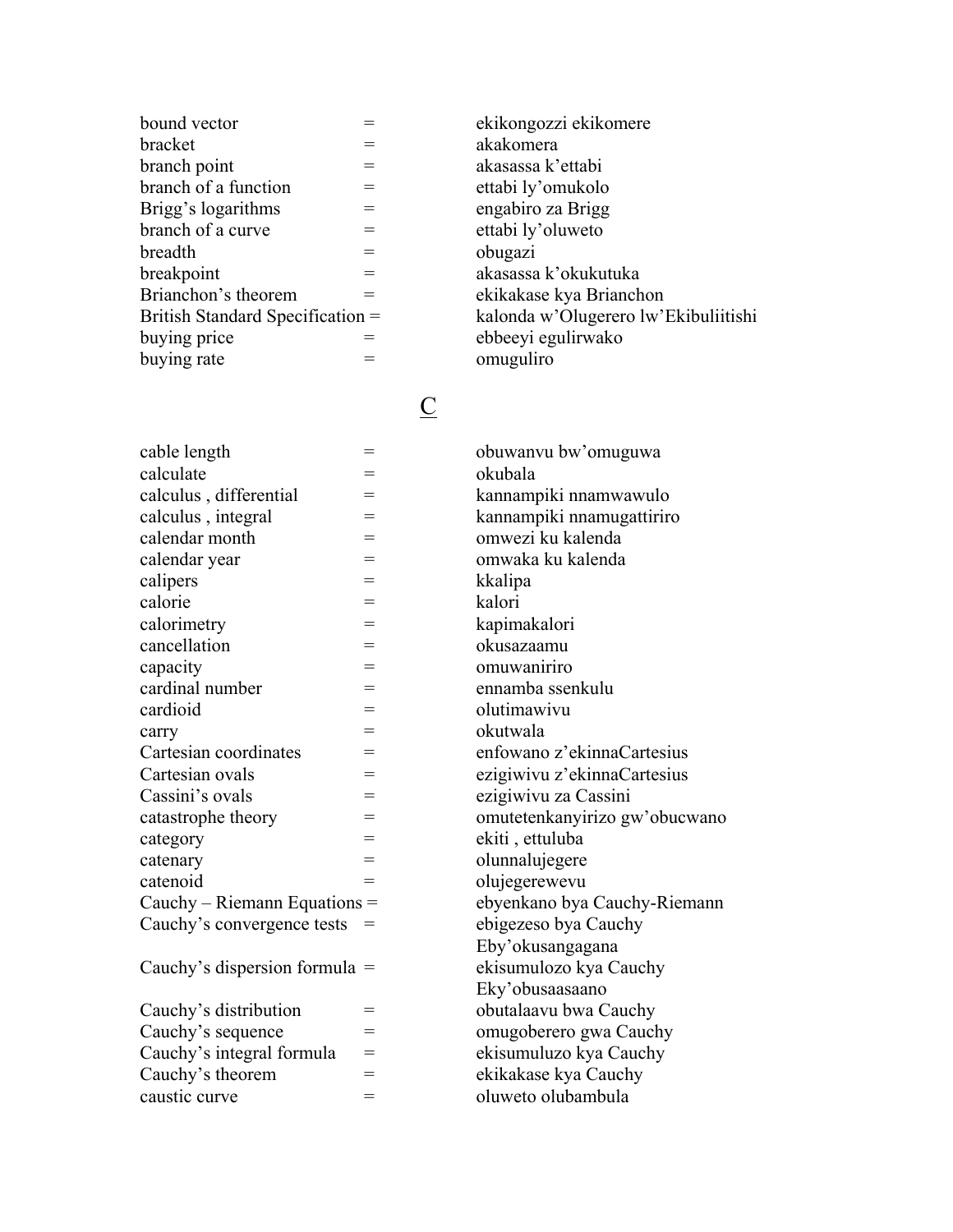| Celsius scale<br>(centigrade scale)<br>olupimiro lwa Celsius<br>=<br>central angle<br>ensonda ku ntabiro<br>= |  |
|---------------------------------------------------------------------------------------------------------------|--|
|                                                                                                               |  |
|                                                                                                               |  |
|                                                                                                               |  |
| central projection<br>olusawuko olw'ekinnantabiro<br>=                                                        |  |
| entabiro<br>centre                                                                                            |  |
| centre of curvature<br>entabiro y'obuwete<br>=                                                                |  |
| centre of gravity<br>entabiro y'omusikirizo                                                                   |  |
| centre of inversion<br>entabiro y'okugalika<br>$=$                                                            |  |
| entabiro y'obupimaganyi<br>centre of symmetry                                                                 |  |
| chain<br>olujegere                                                                                            |  |
| chain code<br>olukusiko lw'olujegere<br>=                                                                     |  |
| olulobo<br>chance<br>=                                                                                        |  |
| characteristic curve<br>oluweto lw'olulango<br>=                                                              |  |
| characteristic equation of                                                                                    |  |
| ekyenkano ky'olulango eky'endoko<br>a matrix<br>$=$                                                           |  |
| characteristic equation of an                                                                                 |  |
| ordinary differential equation $=$<br>ekyenkano ky'olulango eky'ekyenkano                                     |  |
| nnamwawulo ekya bulijjo                                                                                       |  |
| (ekyenkano ekiyambi)<br>(auxiliary equation)                                                                  |  |
| characteristic function of a set=<br>omukolo gw'olulango                                                      |  |
| ogw'womukunng'aanyo                                                                                           |  |
| olulango ow'olugabiro<br>characteristic of a logarithm<br>$=$                                                 |  |
| characteristic points<br>obusassa bw'olulango<br>=                                                            |  |
| characteristic polynomial<br>nnabimiimobingi ey'olulango                                                      |  |
| obwomukono<br>chirality<br>=                                                                                  |  |
| Christoffel symbols<br>obubonero bwa Christoffel<br>=                                                         |  |
| circle<br>enkulungo                                                                                           |  |
| circle of convergence<br>enkulungo y'obweyunizi<br>=                                                          |  |
| circle of curvature<br>enkulungo y'obweweto<br>$=$                                                            |  |
| circle of inversion<br>enkulungo y'obwegalisi<br>=                                                            |  |
| circle graph<br>olulojjo lw'enkulungo<br>$=$                                                                  |  |
| enneekulunzi<br>circulant                                                                                     |  |
| circular cone<br>enkuyo nnankulungo<br>=                                                                      |  |
| circular frame<br>omugala nnankulungo                                                                         |  |
| circular functions<br>emikolo nnankulungo                                                                     |  |
| ekipimo nnankulungo<br>circular measure<br>=                                                                  |  |
| circular permutation<br>olutegeko nnankulungo                                                                 |  |
| akasassa nnankulungo ku lunnakungulu<br>circular point on a surface<br>=                                      |  |
| circulation<br>okwekulunga<br>=                                                                               |  |
| circulatory integral<br>omulambirizo nnankulungulo                                                            |  |
| circumcentre of a triangle<br>entabirobbuga eya nsondassatu<br>=                                              |  |
| circumcircle<br>enkulungobbuga<br>=                                                                           |  |
| circumference<br>oluzingo<br>Ξ                                                                                |  |
| enkulungobbuga<br>circumscribed circle<br>=                                                                   |  |
| cissoid<br>olulemuwuvu                                                                                        |  |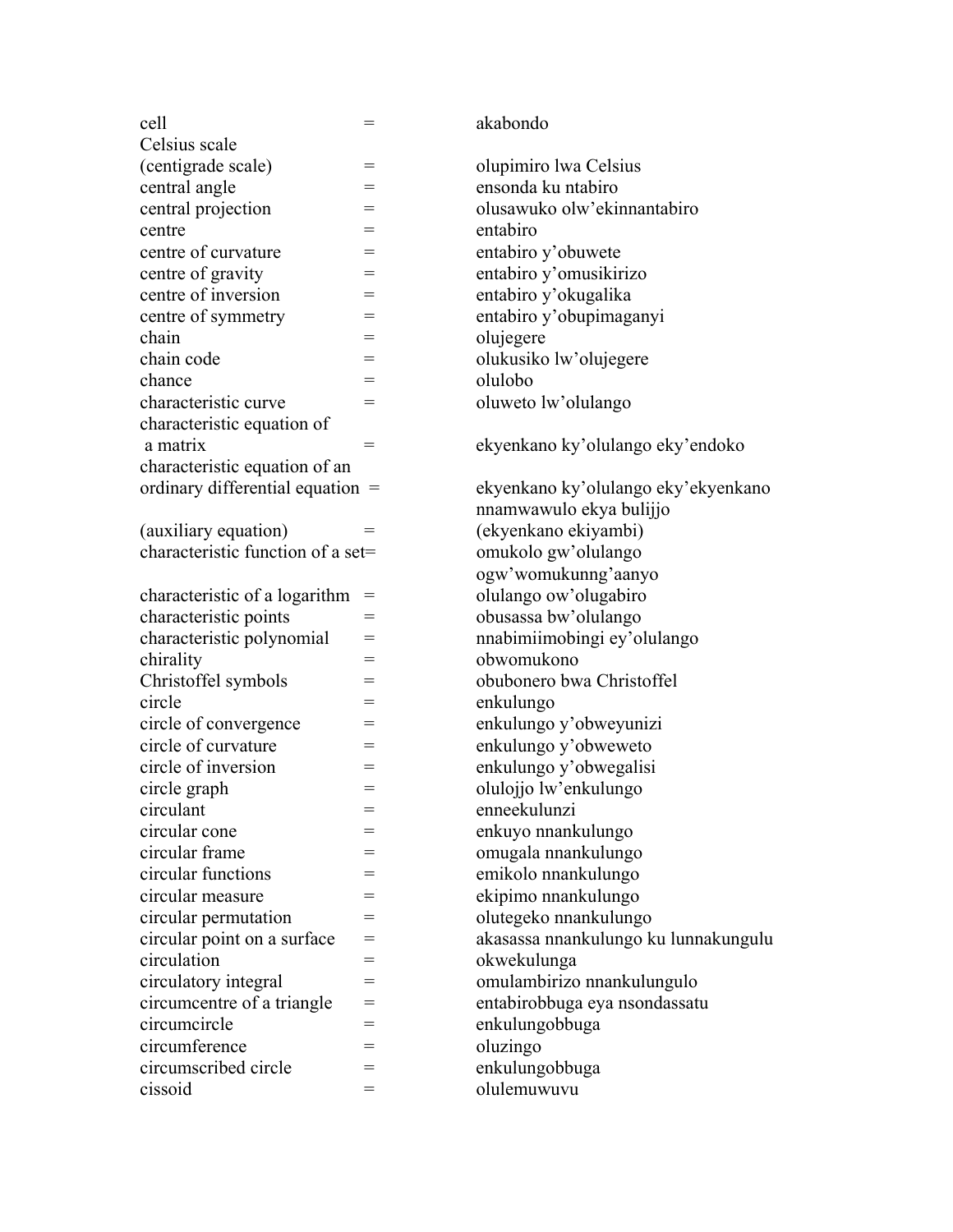| C <sub>1</sub> S X            | $=$      | C <sub>1</sub> S X             |
|-------------------------------|----------|--------------------------------|
| clock                         |          | essaawa                        |
| clock arithmetic              | =        | kannambala w'essaawa           |
| clock rate                    |          | omukyuko nnassaawa             |
| clock face                    | $=$      | olwenyi nnassaawa              |
| clockwise                     | =        | ssaawaggoberera                |
| closed inequality             | $=$      | enkyenkanowofu ekiggale        |
| closed set                    | =        | omukunng'aanyo omuggale        |
| clue                          | $=$      | akabagulizo                    |
| cluster                       | $=$      | ekirimba                       |
| cluster analysis              | =        | obuyunguluzi bw'ebirimba       |
| coaxial circles               | $=$      | enkulungo-                     |
|                               |          | nnalwebongerowanwa             |
| coefficient                   | $=$      | omuwendowano                   |
| coefficient of variation      | =        | omuwendowano gw'enkyuka        |
| cofactor                      | =        | omubazewano                    |
|                               |          |                                |
| coherent units                | =        | emimwe egikwatagana            |
| co-interior angles            | $=$      | ensonda z'omundawano           |
| collinear transformation of a |          |                                |
| matrix                        | =        | okufuula nnalayini kw'endoko   |
| collinear vectors             |          | ebikongozzi nnalayini          |
| collineation                  | =        | okunnnalayiniwaza              |
| column                        |          | omuko                          |
| column graph                  | =        | olulojjo lw'omuko              |
| combinations                  | =        | engatto                        |
| combined operation            | $=$      | ekikolwa ekigatte              |
| commensurable quantities      | =        | obungi obupimaganika           |
| common multiple               | $=$      | omungiwaze gwa lukale          |
| common number                 | =        | ennamba ya lukale              |
| commutative                   | =        | - waanyisaganyi                |
| commutator                    | $=$      | ekiwaanyisaganyi               |
| compact space                 | $=$      | ebbanga erigumivu              |
| compass                       |          | ekipimabwolekero               |
| compatible equations          |          | ebyenkano ebigendana/ebibakana |
| complementary angles          | =        | ensonda ezimalayo              |
| complementary function        | $=$      | omukolo ogumalayo              |
| complementation               | =        | okumalayo                      |
| complement of a set           | $=$      | ekimalayo ky'omukunng'aanyo    |
| complete differential         | $=$      | omwawulo omujjuvu              |
| complete integral/primitive   | $=$      | omulambiriro omujjuvu          |
|                               |          |                                |
| complete metric space         | $=$      | ebbanga nnametro erijjuvu      |
| complex number                | =<br>$=$ | ennamba enzigumivu             |
| component of a vector         |          | ekitundu ky'ekikongozzi        |
| composite number              |          | ennamba engattirire            |
| computability                 | $=$      | okubalika                      |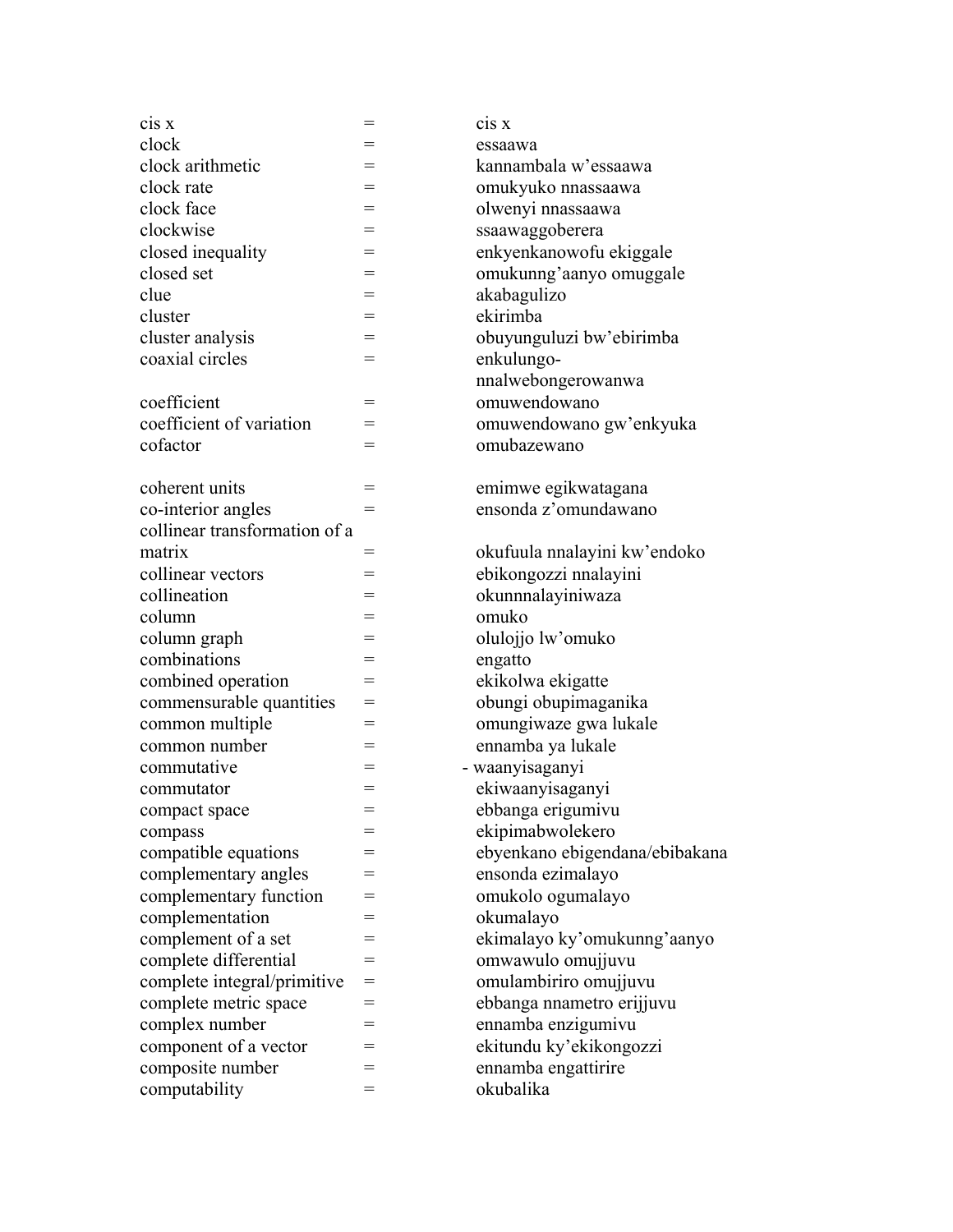| compute                       | Ξ   |
|-------------------------------|-----|
| computer                      | $=$ |
| computer science              | $=$ |
| conchoid                      | $=$ |
| conditional convergent series | $=$ |
| conditional probability       | $=$ |
| cone                          |     |
| confocal conics               | $=$ |
| confocal quadrics             | $=$ |
| conformal-conjugate           |     |
| transformation                | $=$ |
| conformal transformation      | $=$ |
| congruence                    | $=$ |
| congruency                    |     |
| congruent                     | $=$ |
| congruent transformation      | $=$ |
| conic                         | $=$ |
| conical surface               | $=$ |
|                               | $=$ |
| conjugate algebraic numbers   |     |
| conjugate angles              | =   |
| conjugate arcs                | $=$ |
| conjugate axis of hyperbola   | $=$ |
|                               |     |
| conjugate Bertrand curves     |     |
| conjugate complex number      | $=$ |
| conjugate diameters           | $=$ |
| conjugate directions          | $=$ |
| conjugate dyadics             | $=$ |
| conjugate elements of group   | $=$ |
| conjugate functions           | $=$ |
| conjugate harmonic functions= |     |
| conjugate matrix              | $=$ |
| conjugate points              |     |
| conjugate subgroup            |     |
| conjugate system of curves    |     |
| conjugate triangle            | $=$ |
| connected domain              | $=$ |
| consecutive number            |     |
| consequent                    |     |
| consistent equations          |     |
| constant                      | $=$ |
| constant of integration       | $=$ |
| constant of inversion         | $=$ |
| constituent                   |     |
| construct                     | $=$ |
| continued fraction            |     |
|                               |     |

olukovuwivu olulindi olweyunizi nnakakwakulizo obwandiba nnakakwakulizo enkuyo ebinnankuyo ebikyotowanyi ebinnakabirye ebikyotowanyi okufuula nnakikulawano nnabuko okufuula nnakikulawano okukkiriziganya okukkiriziganya - kiriziganyi okufuula okukiriziganyi (eki)nnankuyo olunnakungulu nnankuyo ennamba ez'ekyaljebra ensonda nnabuko entego nnabuko olwebongero nnabuko olw'olukasukojja empeto za Bertrand nnabuko ennamba nnabuzibu nnabuko ensalannakkati nnabuko obwolekere nnabuko ziwabbiri nnabuko elementi nnabuko ez'ekibinja emikolo nnabuko emikolo emitabaganyi nnabuko endoko nnabuko obusassa nnabuko ekibinjakka nnabuko omuyungo nnabuko ogw'empeto nsondassatu nnabuko omuka omugatte ennamba empondezi ekiwondezi ebyenkano ebikwatagana ekitakyuka ekitakyuka ky'okulambiriza ekitakyuka ky'okugalika ekizimba okuzimba emmenyefu y'olutata

okubala kompyuta

kannakompyuta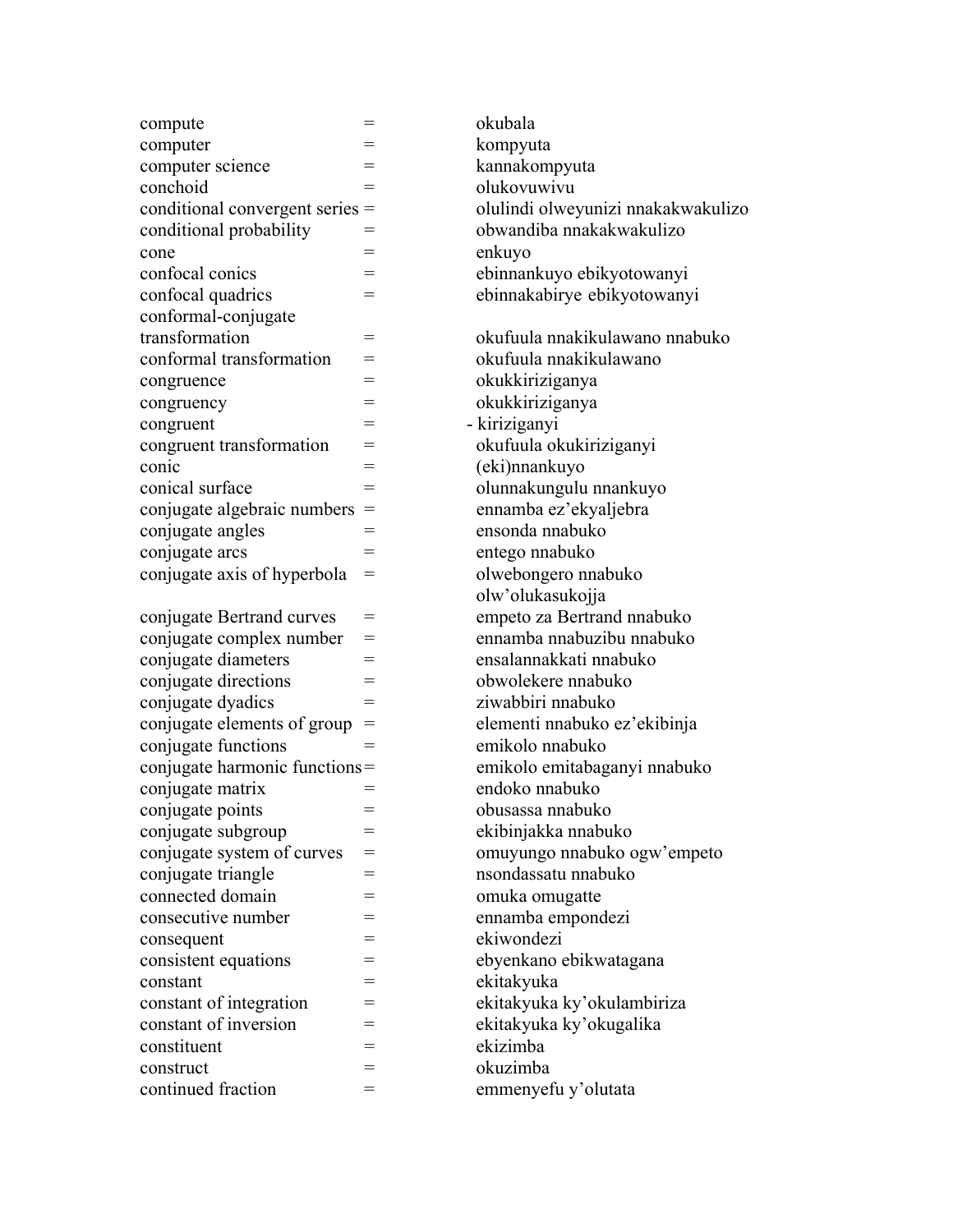| continuous                |     | lutata<br>- a                |
|---------------------------|-----|------------------------------|
| continuum                 |     | olutata                      |
| convert                   |     | okukyusa                     |
| conversion                | $=$ | okukyusa                     |
| convolution integral      |     | ennambiriro y'okukulungulu   |
| coordinate axes           |     | enebongero ensassawanye      |
| coordinates               | =   | ensassawanyo                 |
| Cornu's spiral            |     | olulata lwa Cornu            |
| correlation               | $=$ | olugandawano                 |
| corresponding angles      |     | ensonda ezikiriziganya       |
| cosine                    |     | kosini                       |
| cosecant                  | =   | kosekati                     |
| coset                     |     | omukunng'aanyowano           |
| cosh                      | =   | cosh                         |
| coth                      |     | coth                         |
| countable set             |     | omukunng'aanyo ogubalika     |
| counting number           | =   | ennamba ebala                |
| counting interval         | =   | olumagga olubala             |
| cross-number puzzle       | $=$ | ekisobezi ky'ennambannali    |
| cross-product of a vector |     | omubazonnali ogw'ekikongozzi |
| cross-ratio               |     | omugabironnali               |
| cross-section             | =   | ekisalonnali                 |
| cross-sectional           |     | nnakisalonnali               |
| crunode                   | $=$ | wabusassabubiri              |
| cube                      |     | ssemulabba                   |
| cubic equation            |     | ekyenkano nnassemulabba      |
| cuboid                    | =   | ssemulabbawivu               |
| curl                      |     | omusadde                     |
| currency                  | $=$ | wansimbi                     |
| curtate cycloid           | =   | enkulungowevu ennyimpaye     |
| curtate trochoid          |     | nnamuzigawivu ennyimpaye     |
| curvature                 | =   | obuweto                      |
| curve                     | $=$ | oluweto                      |
| curvilinear asymptote     | =   | oluluubiriro nnalayinimpete  |
| curvilinear coordinates   | =   | ensassawanyo nnalayinimpete  |
| cusp                      |     | akafumisi                    |
| cycle                     | =   | enkulungo                    |
| cyclic group              | =   | ekibinja nnankulungo         |
| cyclic quadrilateral      | =   | nsondassatu nnankulungo      |
| cycloid                   | =   | enkulungowevu                |
| cylinder                  |     | silinda                      |
| cylindrical coordinates   | =   | ensassawanyo nnasilinda      |

<u>D</u>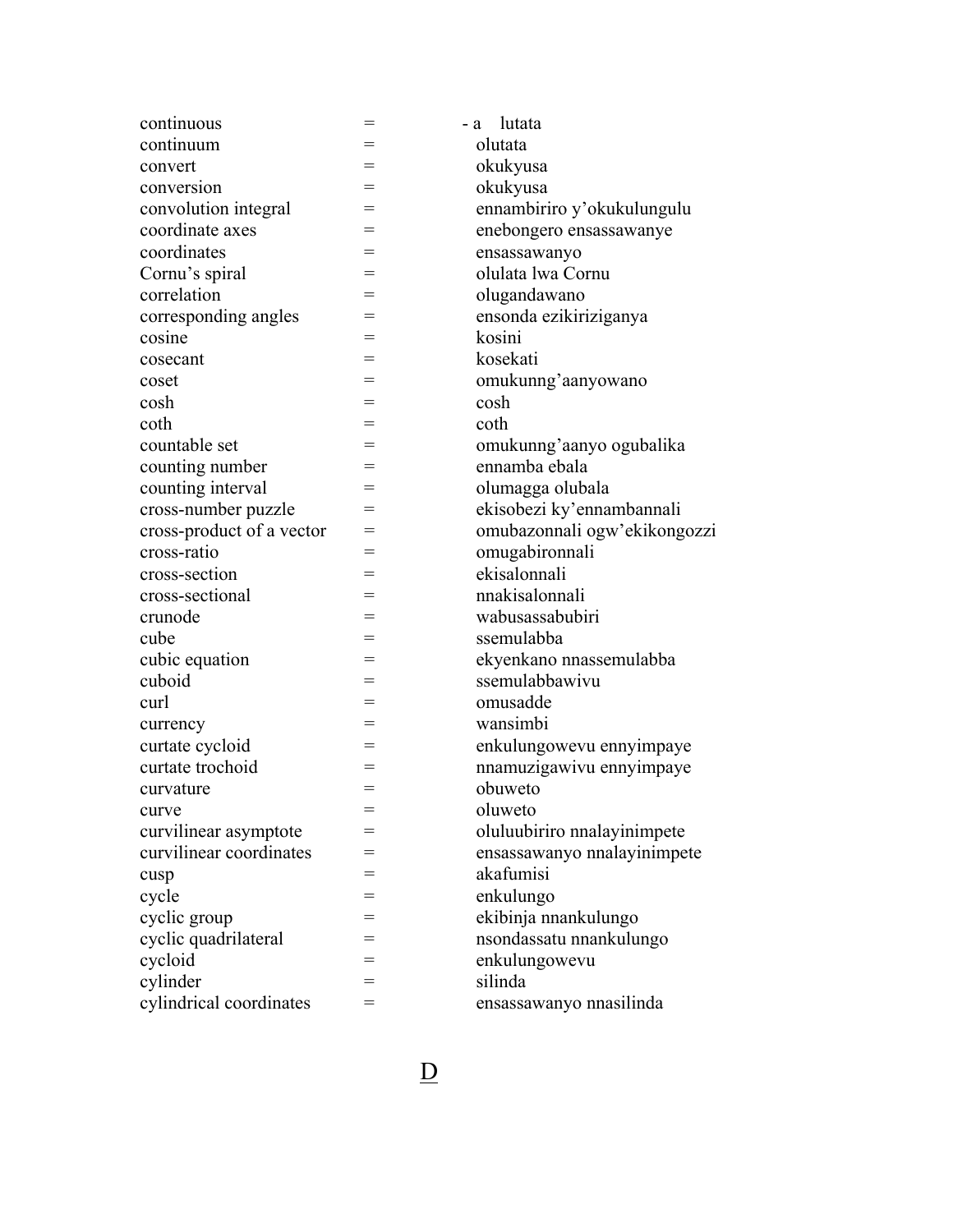| d'Alembert's ratio test                            | $=$ | ekigezeso nnamugabiro ekya      |
|----------------------------------------------------|-----|---------------------------------|
|                                                    |     | d'Alembert                      |
| data                                               | $=$ | ebiwe                           |
| data bank                                          | $=$ | bbanka y'ebiwe                  |
| data base                                          |     | omusingi gw'ebiwe               |
| data collection                                    | $=$ | okukunng'aanya kw'ebiwe         |
| data model                                         | $=$ | omugeegeeenyo gw'ebiwe          |
| data preparation                                   |     | okuteekateeka kw'ebiwe          |
| data processing                                    | $=$ | okwekebejja kw'ebiwe            |
| data protection                                    |     | okukuuma kw'ebiwe               |
| data representation                                | $=$ | okusimbawo kw'ebiwe             |
| data retrieval                                     | =   | okukomyawo kw'ebiwe             |
| data storage                                       |     | okutereka kw'ebiwe              |
| decimal                                            | $=$ | ekinnakkumi                     |
| decimal fraction                                   |     | emmemyefu y'ekinnakkumi         |
| decimal place                                      | $=$ | ekifo ekinnakkumi               |
| decimal system                                     | $=$ | omuyungo gw'ekinnakkumi         |
| Dedekind act                                       |     | ekisalo kya Dedekind            |
| defective equation                                 | $=$ | ekyenkano ekiyabayaba           |
| deficiency                                         |     | obuyabayaba                     |
| definite integral                                  | $=$ | omugattiriro omusonjofu         |
| deformation                                        | =   | okulemala                       |
| deformation ratio                                  |     | omulemalo                       |
| degree                                             | $=$ | digri                           |
| deleted neighbourhood                              | $=$ | omuliraano omusangule           |
| denominational number system $=$                   |     | omuyungo gw'ennamba nnamugabizi |
| denominator                                        | $=$ | omugabizi                       |
| dense set                                          |     | omukunng'aanyo omukwafu         |
| denumerable set                                    | $=$ | omunkunng'aanyo ogubalika       |
| dependent functions                                | $=$ | emikolo emyesigami              |
| dependent variable                                 | $=$ | ekikyuka ekyesigami             |
| derivative                                         | $=$ | ekiviiseemu                     |
| derived function                                   | $=$ | omukolo omuviise                |
| Descartes' rules of signs                          | =   | ebifugabubonero ebya Descartes  |
| design                                             | =   | okubaga                         |
| determinant                                        | $=$ | emmiimuula                      |
| developable surface                                | =   | olunnakungulu olutandululika    |
| deviation                                          |     |                                 |
|                                                    |     | okuwaba, obuwabi                |
|                                                    | =   | olugattansonda                  |
| diagonal                                           | $=$ |                                 |
| diagonal matrix                                    | $=$ | endoko y'olugattansonda         |
| diagram<br>diameter                                | $=$ | olulyebulo<br>olusalannakkati   |
| difference                                         |     | enjawulo                        |
| difference operator                                | $=$ | ebikozi nnanjawulo              |
| difference of sets<br>differentiable function of a | $=$ | enjawulo z'emikunng'aanyo       |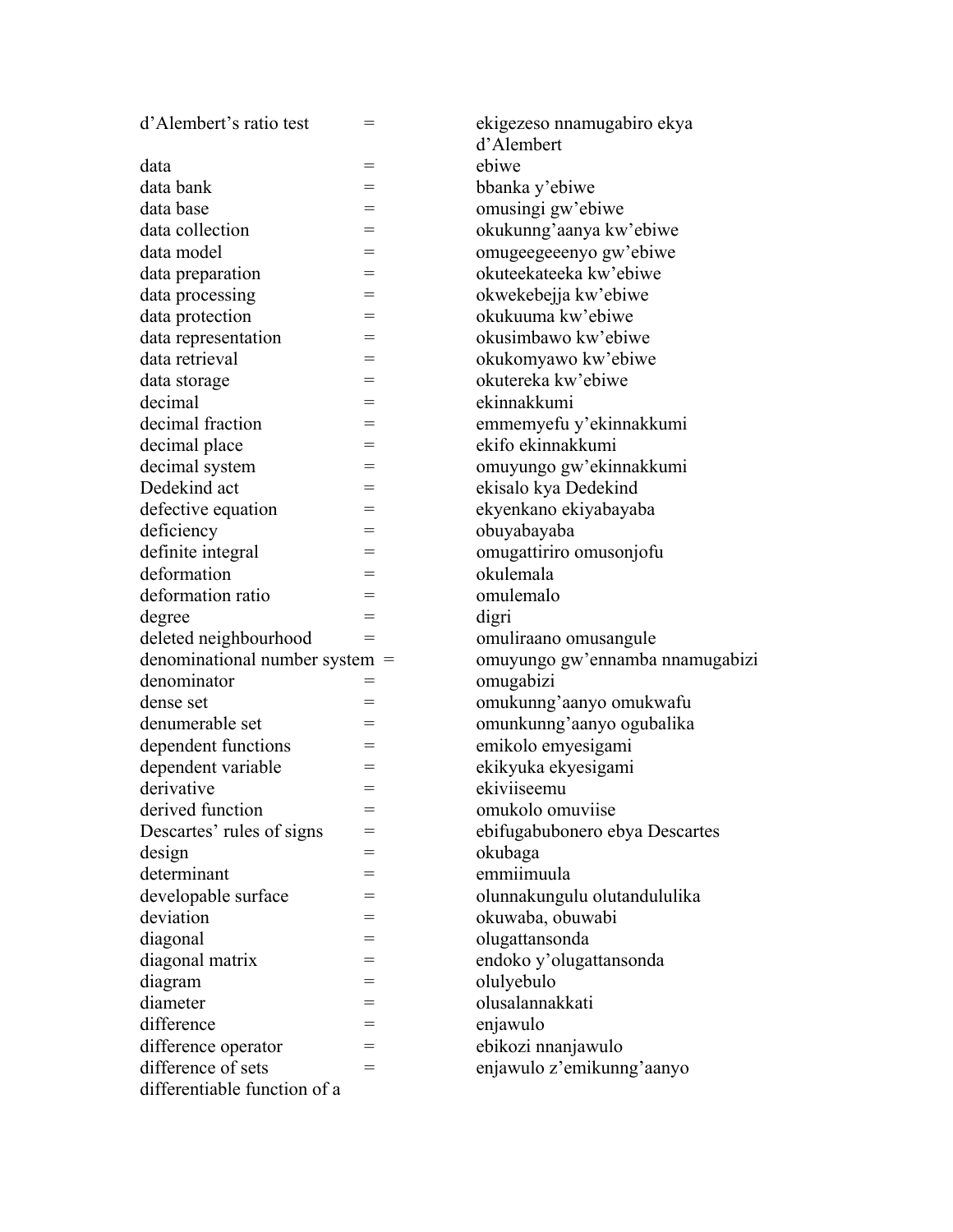| complex variable         | $=$ | omukolo gw'ekikyuka ekiggumivu<br>ogwawulikika |
|--------------------------|-----|------------------------------------------------|
| differential             | $=$ | nnamwawulo                                     |
| differential calculus    | $=$ | kannampiki nnamwawulo                          |
| differential coefficient | $=$ | omuwendowano nnamwawulo                        |
| differential equation    | $=$ | ekyenkano nnamwawulo                           |
| differentiation          | =   | okwawula                                       |
| digit                    | =   | omunwe                                         |
| digital                  | =   | nnaminwe                                       |
| digital computer         |     | kompyuta nnaminwe                              |
| dihedral                 | =   | nnannyenyibbirye                               |
| diophantine equations    | =   | ebyenkano ebinnaDiophantos                     |
| direction                |     | obwolekero                                     |
| direction angles         | =   | ensonda z'obwolekero                           |
| direction components     |     | ebitundu by'obwolekero                         |
| direction cosines        |     | kosini z'obwolekero                            |
| direction numbers        | $=$ | ennamba z'obwolekero                           |
| direction of a curve     | $=$ | obwolekero bw'oluweto                          |
| direction ratios         | $=$ | emigabiro gy'obwolekero                        |
| director circle          |     | enkulungo y'ekyolekeza                         |
| disconnected set         | $=$ | omukunng'aanyo omukutulekutule                 |
| discontinuity            | =   | obukutulekutule                                |
| discriminant             | $=$ | ekisosola                                      |
| disjoint sets            | $=$ | emikunng'aanyo emigattulule                    |
| distance                 | $=$ | obwesuulo                                      |
| distribution             | $=$ | obutalaavu                                     |
| distributive             | =   | - talaazi                                      |
| divergence of a vector   | =   | obwakanyi bw'ekikongozzi                       |
| divisibility             | $=$ | okugabirika                                    |
| division                 | =   | okugabira                                      |
| division ring            | =   | empeta y'okugabira                             |
| divisor                  | $=$ | egabira                                        |
| D method, operator       |     | oluwenda-D                                     |
| dodecagon                | =   | nsondakkuminabbiri                             |
| dodecahedron             | =   | nnyenyikkuminabbiri                            |
| domain                   |     | omuka                                          |
| dot pattern              | =   | ekiyeeyo ky'obutonnyeze                        |
| double integral          |     | omulambiriro wabbirye                          |
| double point             | =   | akasassa wabbirye                              |
| double series            | $=$ | olulindi wabbirye                              |
| dynamics                 | $=$ | kannabwejjuluzi                                |

# Experience of the state of the state of the state of the state of the state of the state of the state of the s<br>Experience of the state of the state of the state of the state of the state of the state of the state of the s

eccentric angle  $=$  ensonda nnakkatiwufu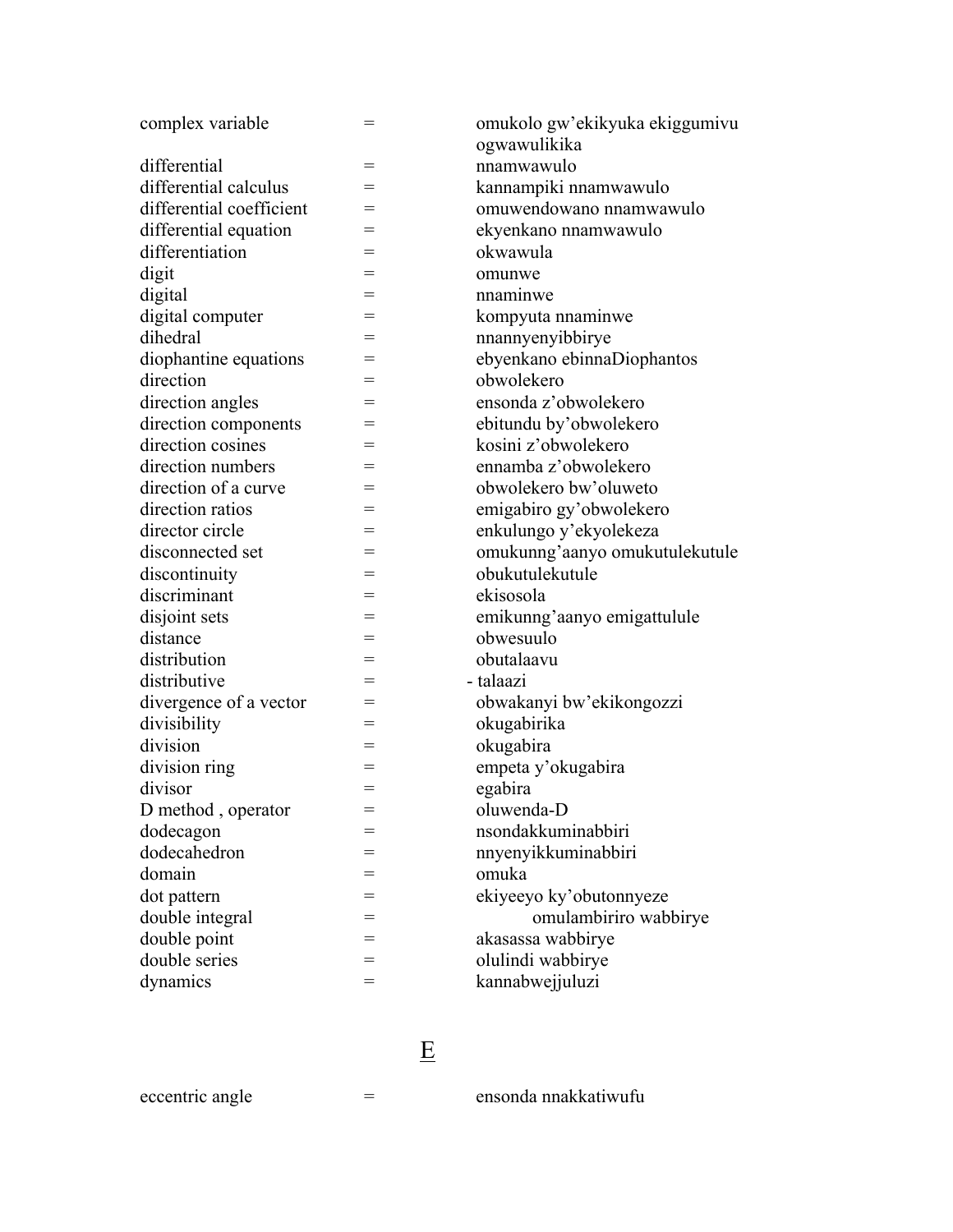| eccentricity                  | $=$ | obunnakkatiwufu                       |
|-------------------------------|-----|---------------------------------------|
| elements                      | $=$ | elementi                              |
| elliptical point on a surface | $=$ | akasassa nnannyongo ku lunnakungulu   |
| elliptic functions            | $=$ | emikolo nnannyongo                    |
| elliptic geometry             | $=$ | kannabbanga nnannyongo                |
| elliptic integral             | =   | omulambirizo nnannyongo               |
| empty set                     | $=$ | omukunng'aanyo omwereere              |
| envelop                       | $=$ | ebbasa                                |
| equal interval                | $=$ | olumagga olwenkana                    |
| equal set                     | $=$ | omukunng'aanyo ogwenkana              |
| equation                      | $=$ | ekyenkano                             |
| equiangular spiral            | $=$ | olukata olusondankanyi                |
| equilateral triangle          | $=$ | nsondassatu engulunkanyi              |
| equivalence relation          | $=$ | oluganda oluwendonkanyi               |
| equivalent fraction           | $=$ | emmenyefu empendonkanyi               |
| escribed circle of a          |     |                                       |
| triangle                      | $=$ | enkulungo empandukule eya nsondassatu |
| estimate                      | $=$ | okuteebereza                          |
| Euclidean geometry            | $=$ | kannabbanga w'ekinnaEuclid            |
| Eulerian angles               | =   | ensonda z'ekinnaEuler                 |
| Euler's theorem               | $=$ | ekikakase kya Euler                   |
| evaluate                      | $=$ | okuwendowola                          |
| even number                   | $=$ | ennamba entereevu                     |
| evolute                       | $=$ | olususumbule                          |
| evolution                     | $=$ | obwesusumbuzi                         |
| exact equation                | $=$ | ekyenkano ekituukirizi                |
| expanded form                 | $=$ | ekikula ekigaziye                     |
| exponent                      | $=$ | nnabuyinza                            |
| exponential function          | $=$ | omukolo nnabuyinza                    |
| exterior angle of a           |     |                                       |
| triangle                      | $=$ | ensonda nnabweru eya nsondassatu      |

| face                  |     | olwenyi (ekyenyi)    |
|-----------------------|-----|----------------------|
| faces                 |     | ennyenyi             |
| factor                | $=$ | omubaze; fakta       |
| factorial             | $=$ | kinnafakta           |
| factorisation         | $=$ | okufaktawaza         |
| factor tree           | $=$ | omuti gw'omubaza     |
| Fermat's last theorem | $=$ | ekikakasa kya Fermat |
| field                 | $=$ | ekisawe              |
| flux                  | $=$ | omukyukiro           |
| focus                 | $=$ | akooto               |
| folded scale          |     | olupimiro oluwumbe   |

| ensonda nnabweru eya nsondassatu |  |  |  |  |  |  |
|----------------------------------|--|--|--|--|--|--|
|----------------------------------|--|--|--|--|--|--|

| face                  |     | olwenyi (ekyenyi)               |
|-----------------------|-----|---------------------------------|
| faces                 |     | ennyenyi                        |
| factor                | $=$ | omubaze; fakta                  |
| factorial             | $=$ | kinnafakta                      |
| factorisation         | $=$ | okufaktawaza                    |
| factor tree           | $=$ | omuti gw'omubaza                |
| Fermat's last theorem | $=$ | ekikakasa kya Fermat ekisembayo |
| field                 | $=$ | ekisawe                         |
| flux                  | $=$ | omukyukiro                      |
| focus                 | $=$ | akooto                          |
| folded scale          |     | olupimiro oluwumbe              |
|                       |     |                                 |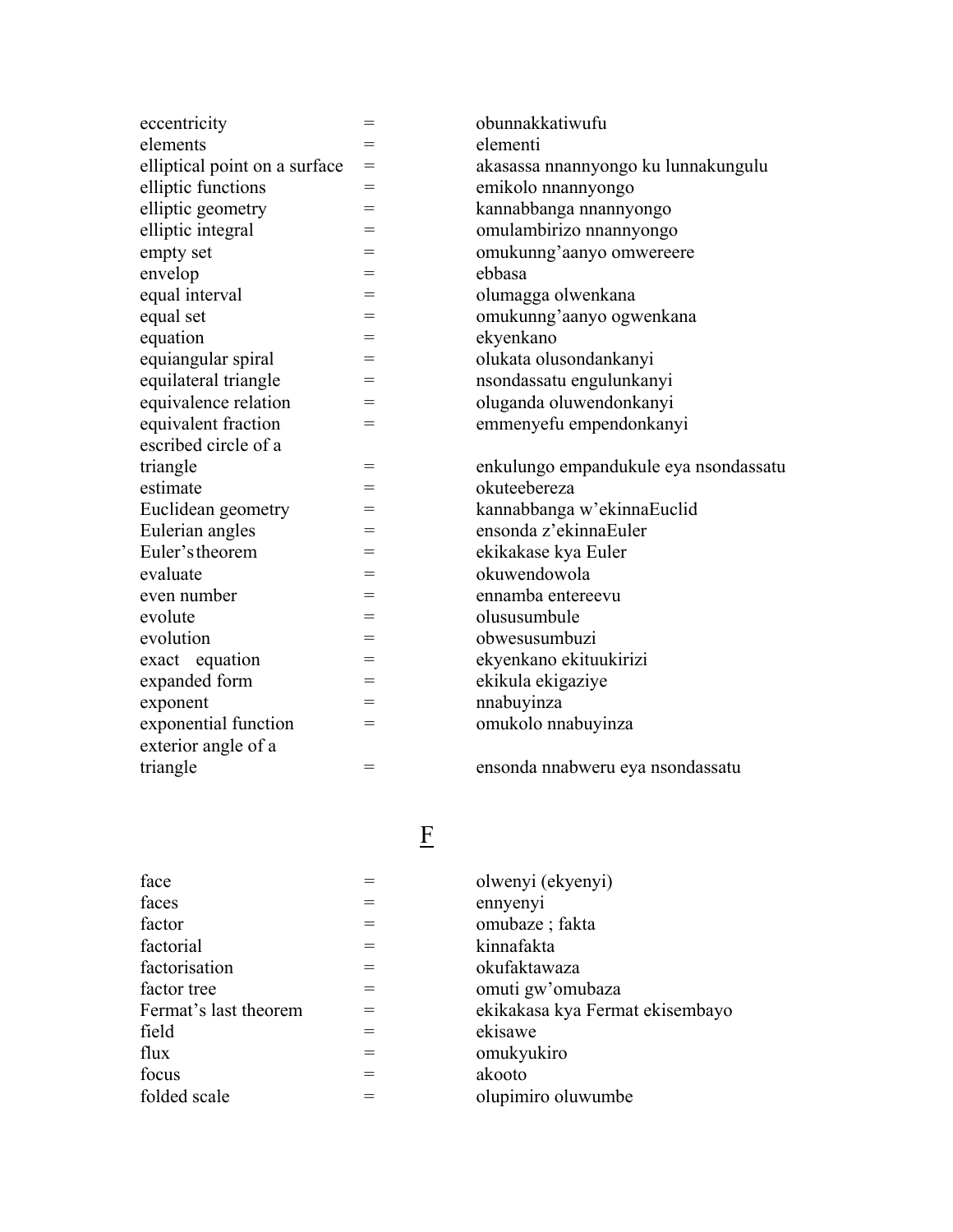| folium of Descartes       |                 | olulagala lwa Descartes               |
|---------------------------|-----------------|---------------------------------------|
| formula                   | $=$             | ekisumuluzo                           |
| Fourier analysis          | $=$             | obuyunguluzi bwa Fourier              |
| Fourier half-range series | $=$             | olulindi nnamutwalennusu, lwa Fourier |
| Fourier series            | $=$             | olulindi lwa Fourier                  |
| Fourier transformation    | $=$             | ekifuulo kya Fourier                  |
| fractal                   | $=$             | omunnanfuusi                          |
| fraction                  | $=$             | emmenyefu                             |
| Frenet's formula          | $=$             | ekisumuluzo kya Frenet                |
| frequency table           | $=$             | omweso gw'omuddirinng'ano             |
| frequency distribution    | $=$             | obutalavu bw'omuddirinng'ano          |
| freezing point            | $\!\!\!=\!\!\!$ | akasassa k'okukwata                   |
| friendly numbers          | $=$             | ennamba nnamukwano                    |
| function                  | $=$             | omukolo                               |
| functor                   | $=$             | funkta                                |
| fundamental metric tensor | $=$             | tensa nnametro nnamusingi             |
| fundamental theorem of    |                 |                                       |
| algebra                   | =               | ekikakase nnamusingi eky'aljebra      |
| fundamental theorem of    |                 |                                       |
| arithmetic                |                 | ekikakase nnamusingi eky'aljebra      |
|                           |                 |                                       |

### **G** and the state of  $\overline{G}$

| gamma function          | =   | omukolo gamma                       |
|-------------------------|-----|-------------------------------------|
| gap                     |     | omuwaatwa                           |
| Gauss' convergence test | $=$ | ekigezeso kya Gauss nnabusangaganyi |
| Gaussian curvature      | $=$ | obuweto bw'ekinnaGauss              |
| Gauss' theorem          | $=$ | ekikakase kya Gauss                 |
| general integral        | $=$ | omulambiriro ttwalirawamu           |
| general solution        | $=$ | ekimerengulo ttwalirawamu           |
| generating function     |     | omukolo oguzaala                    |
| generator               | $=$ | ekizaazi                            |
| geodesic                | $=$ | ssemitego                           |
| geographical mile       | $=$ | mailo ey'ekirojjansi                |
| geometry                | $=$ | kannabbanga                         |
| geometric mean          | $=$ | nnakkati w'ekinnabbanga             |
| glissette               | $=$ | akayiringito                        |
| gnomon                  | $=$ | olulazi                             |
| googol                  | $=$ | nnakitiiriitu kkumi                 |
| gradient                | $=$ | omwesuliko                          |
| gradiometer             | $=$ | ekipimamwesuliko                    |
| graduated circle        | $=$ | enkulungo engereke                  |
| graph                   |     | olulojjo                            |
|                         |     |                                     |